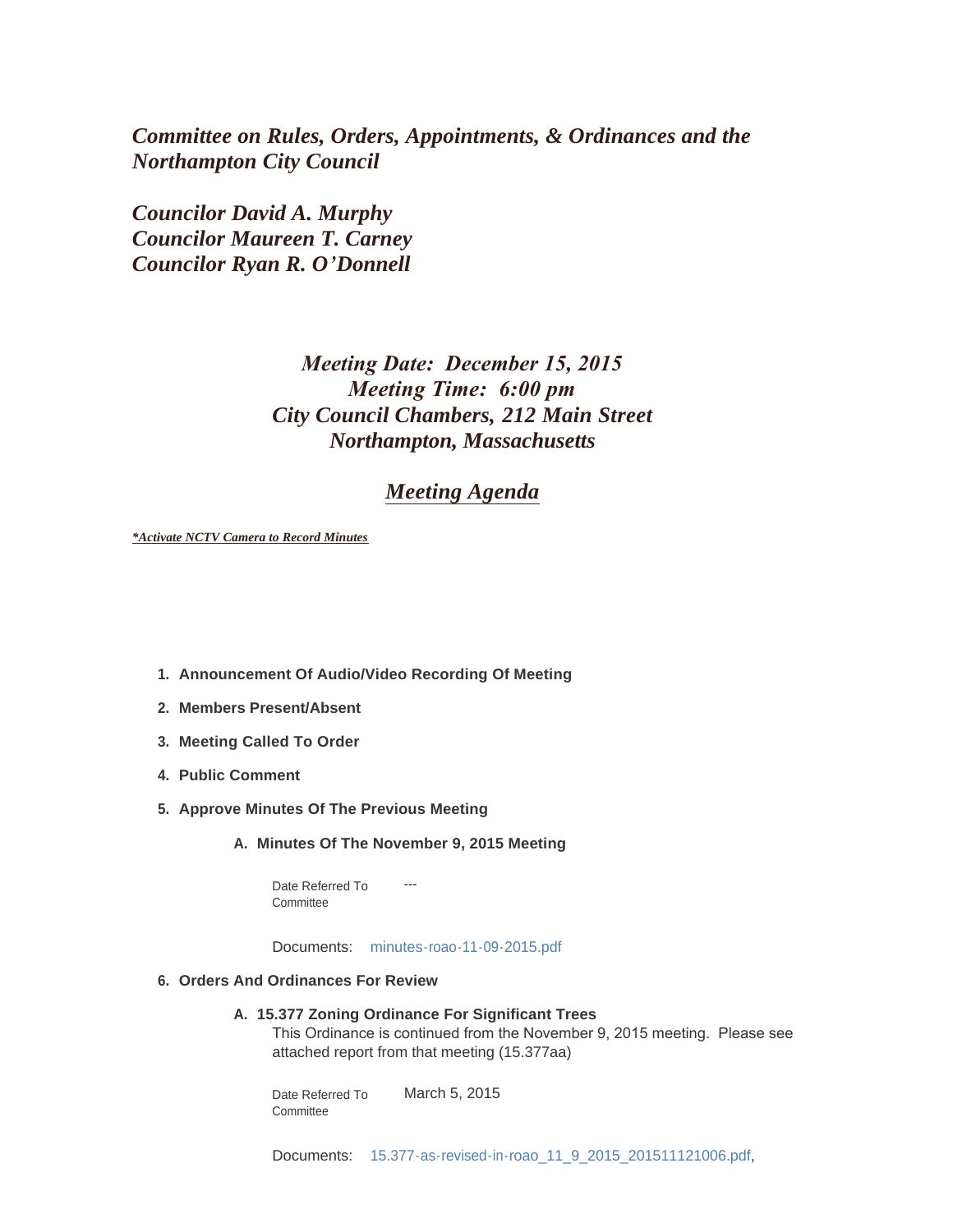#### 15.377aa\_201511121002.pdf

### **15.382 Order Regarding Paid Sick Time--WAITING FOR FINANCE B. RECOMMENDATION**

April 2, 2015 Date Referred To **Committee** 

Documents: [15.382\\_earned\\_sick\\_time.pdf](http://northamptonma.gov/AgendaCenter/ViewFile/Item/2867?fileID=52799)

#### **City Council Rules C.**

December 3, 2015 Date Referred To **Committee** 

#### **Appointments For Committee Approval 7.**

### **15.535 Appointments A.**

## **Council on Aging**

- Theresa L. Dunn, 46 Finn Street, Northampton – term April 2015 – June 2018 (reappointment)

- Barbara Fungaroli, 25 Landy Avenue, Northampton – term April 2015 – June 2018

(reappointment)

- Maureen Sienkiewicz, 364B Hatfield Street, Laurel Ridge Apartments, Northampton – term April 2015 – June 2018 (reappointment)

- James Spencer, 12 Middle Street, Florence – term April 2015 – June 2018 (reappointment)

- Melissa Einberg, 388 Burts Pit Road, Northampton – term September 2015 – June 2016 (new appointment to fill the expired term of Patricia Healey)

- Gerriann Butler, 46 Autumn Drive, Florence – term November 2015 – June 2018 (new appointment to fill vacancy left by unexpired term of Diana Soler)

### **Disability Commission**

- Letitia Ward, 66 Willow Street, Florence – term November 2015 – June 2018 (new appointment to fill the unexpired term of Tori Eklund)

## **Community Preservation Committee**

- Julia Chevan, 8 Cosmian Avenue, Florence – term September 2015 – June 2018, Parks & Recreation representative (new appointment)

## **Parks and Recreation Commission**

- Glenn Connly, 49 Platinum Circle, Florence – term June 2015 – June 2018 (reappointment)

## **Transportation & Parking Commission**

- Jami Albro-Fisher, 50 Manhan Street, Northampton – term November 2015 – June 2017 (new appointment to fill the vacancy left by James Lowenthal)